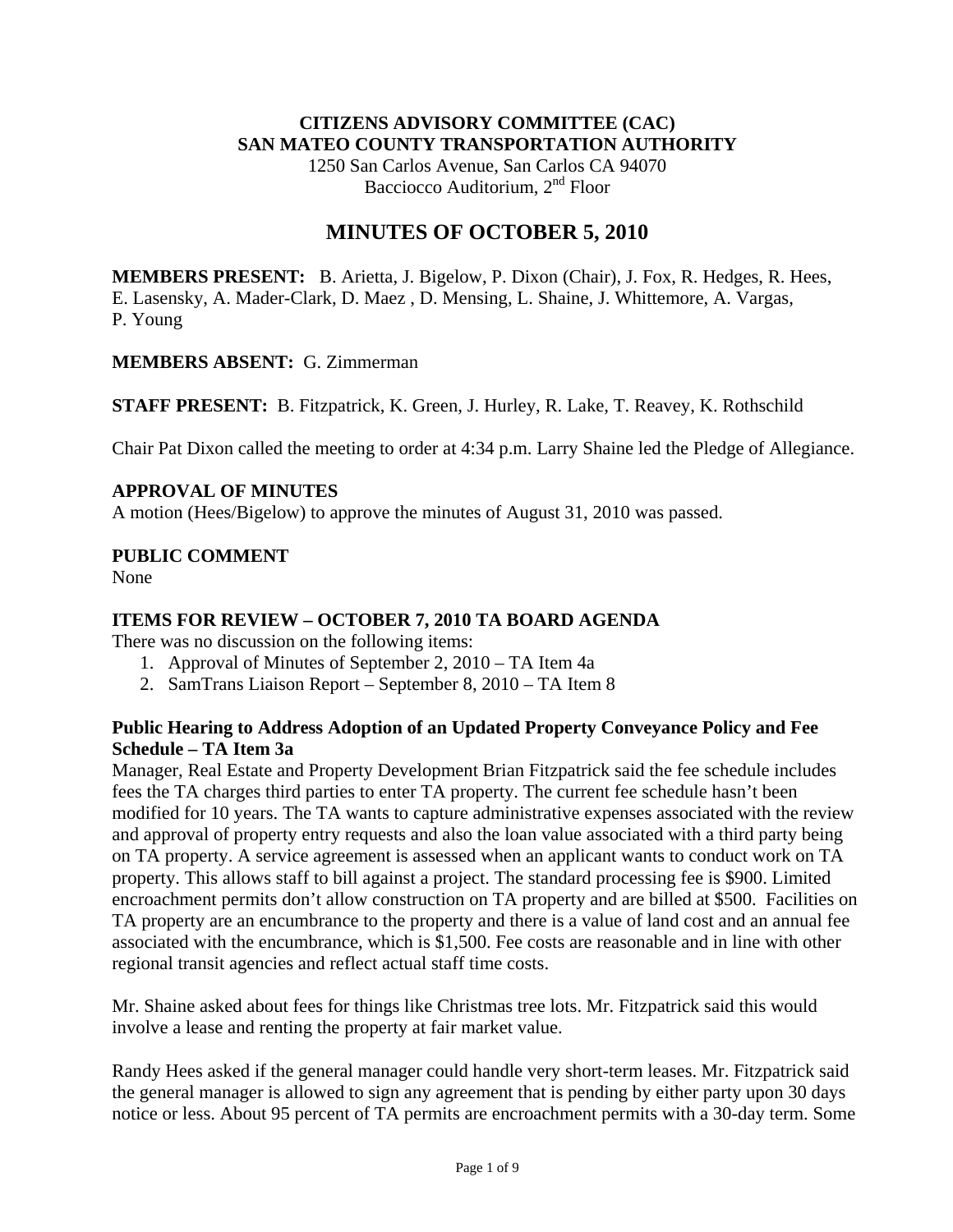leases that are on more competitive property may be offered for a five-year term. Staff would analyze this and make a recommendation to the general manager who could make the decision rather than taking it to the board.

Rich Hedges said some of the car dealerships adjacent to the Burlingame Caltrain Station park vehicles in train station spots. Mr. Fitzpatrick said the Mike Harvey dealership has rented spaces for years at fair market rates.

Jim Whittemore asked about potential increase to revenue. Mr. Fitzpatrick said the property access agreement fee will increase from \$900 to \$1,500. Most fees are captured in the service agreement and annual fees may increase from \$20,000 to \$30,000.

Mr. Whittemore asked who represents the largest lessees. Mr. Fitzpatrick said Pacific Gas and Electric (PG&E) is probably number one followed by AT&T and California Water Service.

Doris Maez asked if PG&E gas lines cross Caltrain property and how possible hazards are handled. Mr. Fitzpatrick said when a new request is received it is reviewed for compatibility with current and future transportation system options and from a safety perspective. Engineering and design drawings are inspected. No one is allowed to cross the Caltrain right of way if the project isn't determined to be completely compatible.

Mr. Fitzpatrick said most utility lines crossing the right of way were put there when Southern Pacific owned the right of way, which had the same type of processes Caltrain has today.

Ms. Maez said vibration on the corridor could be another cause of stress on a pipeline. Mr. Fitzpatrick said staff is working with PG&E to assess the issue.

Mr. Hees asked how the policy works with a request for an easement. Mr. Fitzpatrick said anyone crossing the right of way needs a license, which can be revoked in 30 days. An easement is a special case and, if permanent, would go to the board. This is strongly discouraged to maintain flexibility.

Mr. Shaine asked what criteria are involved with a public hearing. Mr. Fitzpatrick said the public hearing is required to increase the fees.

A motion (Hees/Hedges) to support adoption of the policy and fee schedule was approved.

# **Information on Statement of Revenues and Expenses for the Period Ending June 30, 2020 – TA Item 4b**

Director, TA Program Joe Hurley said June 30, 2010 was the close of the fiscal year. Final audits are being completed on the Statement of Revenues and Expenses for the period ending June 30, 2010 so it is not available at this time. This report will be available at the November board meeting.

# **Acceptance of Statement of Revenues and Expenses for the Period Ending July 2010 – TA Item 4c**

Mr. Whittemore asked why rental and grant revenue decreases are combined in the staff report when rental income is barely off and grant proceeds are about 95 percent below projection.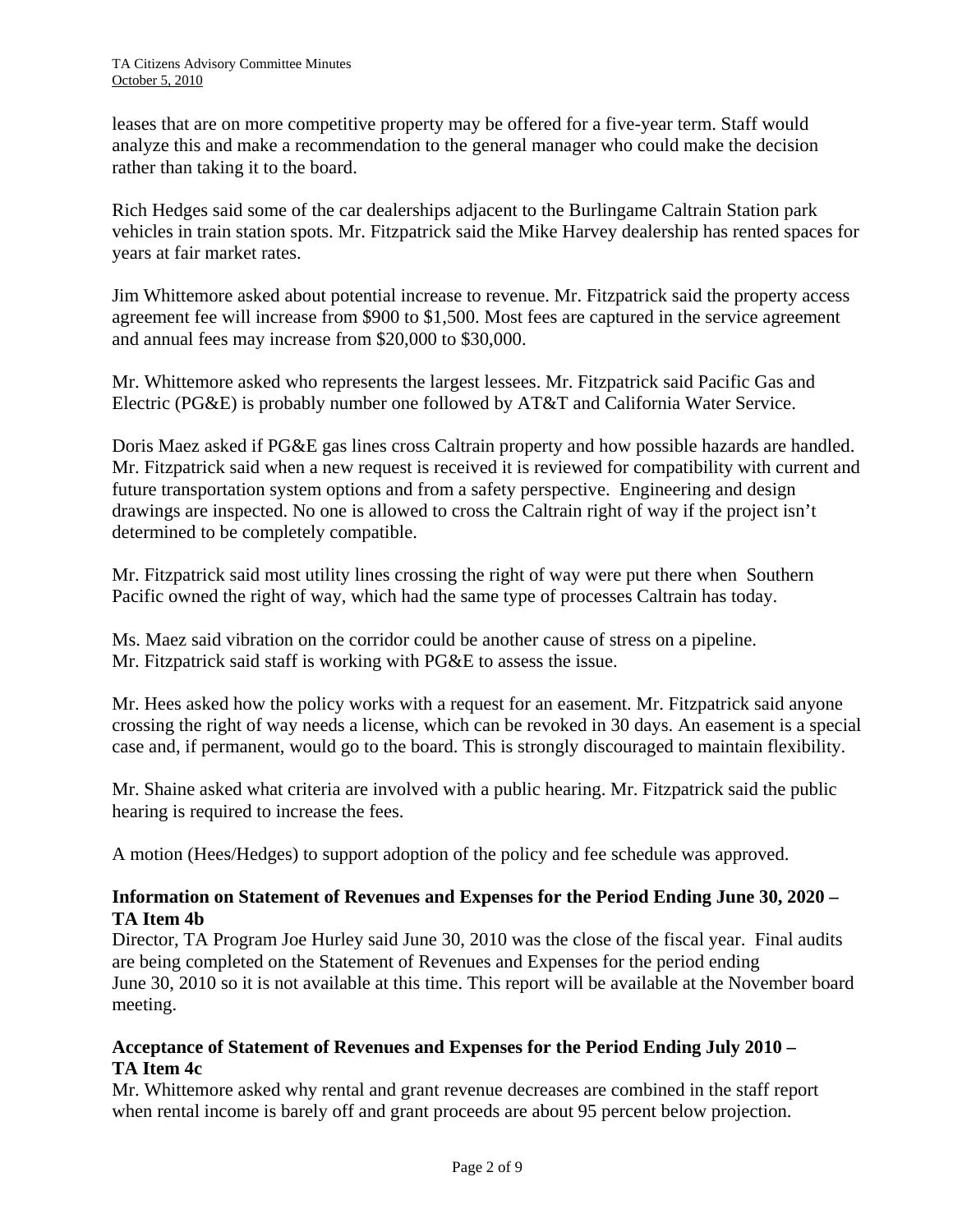Director of Finance Trish Reavey said items are sometimes lumped together into one grouping for reporting. She said grant proceeds' data is just a timing difference in the way items are budgeted across the year. It depends on how quickly the objects are moving along so as those costs are incurred, they can draw down the grant proceeds. Staff may try to adjust the timing of the budgets in concert with project managers so the budget versus actual are more realistic.

Mr. Whittemore asked if a column could be added to the statement to show prior actual by month and asked for the spreadsheet in Word format. Ms. Reavey said she would check with staff on the possibility of an additional column. She said no financial documents are released in Word format because they can be altered and reproduced. Mr. Whittemore suggested putting a watermark on the spreadsheet.

Barbara Arietta and April Vargas arrived at 4:55 p.m.

# **Authorize Amendment to the Fiscal Year 2011 Budget, Allocation of \$15,000 of New Measure A Funds for a Shuttle Business Practices Study, and Execution of Agreement Between the Transportation Authority, San Mateo County Transit District, Peninsula Traffic Congestion Relief Alliance and the City/County Association of Governments of San Mateo County – TA Item 11a**

Mr. Hurley reiterated the success of the county shuttle program. There are four partners in the shuttle program who have agreed to participate in the \$60,000 study to see if there is an opportunity to improve efficiency of the program and look for opportunities to, perhaps, reduce some redundancies. The TA's share of the study is \$15,000. The result of the study will be better management of the TA program for the benefit of the TA shuttle program and the shuttle program as a whole in San Mateo County.

Mr. Shaine asked if Menlo Park was involved in the study. Mr. Hurley said they are not participating and this would probably be a subject of the shuttle study.

A motion (Bigelow/Arietta) to support the Shuttle Business Practices Study, allocation and execution of the agreement was approved.

# **Authorize Allocation of Original Measure A Funds to the Transbay Joint Powers Authority (TJPA) for the Terminal Transit Center/Caltrain Downtown Extension Project**

Mr. Hurley said the TA programmed \$27 million for the Downtown Extension (DTX) Project in 2001. Since then there has been a series of allocations made through the CAC and TA board to do with preliminary engineering associated with the DTX and allocations to the JPB for oversight associated with the design. Earlier this year there was an allocation for a property acquisition necessary for the DTX. This allocation of \$12.262 million will provide funding to acquire property at 85 Natoma Street, San Francisco. The property, which is necessary for construction of the train box underneath the transit center, has 10 condo units. This action will complete the TA's programmed obligation as far as the \$27 million towards this project. Earlier this year the TJPA was successful in securing \$400 million in American Recovery and Reinvestment Act funding.

John Fox asked if this purchase involved an entire building or one unit. Mr. Hurley said, the entire building needs to be acquired and the TA's funds will need to be supplemented with other funds to cover the entire cost of the property. In order to protect the TA's interest, the TA will have a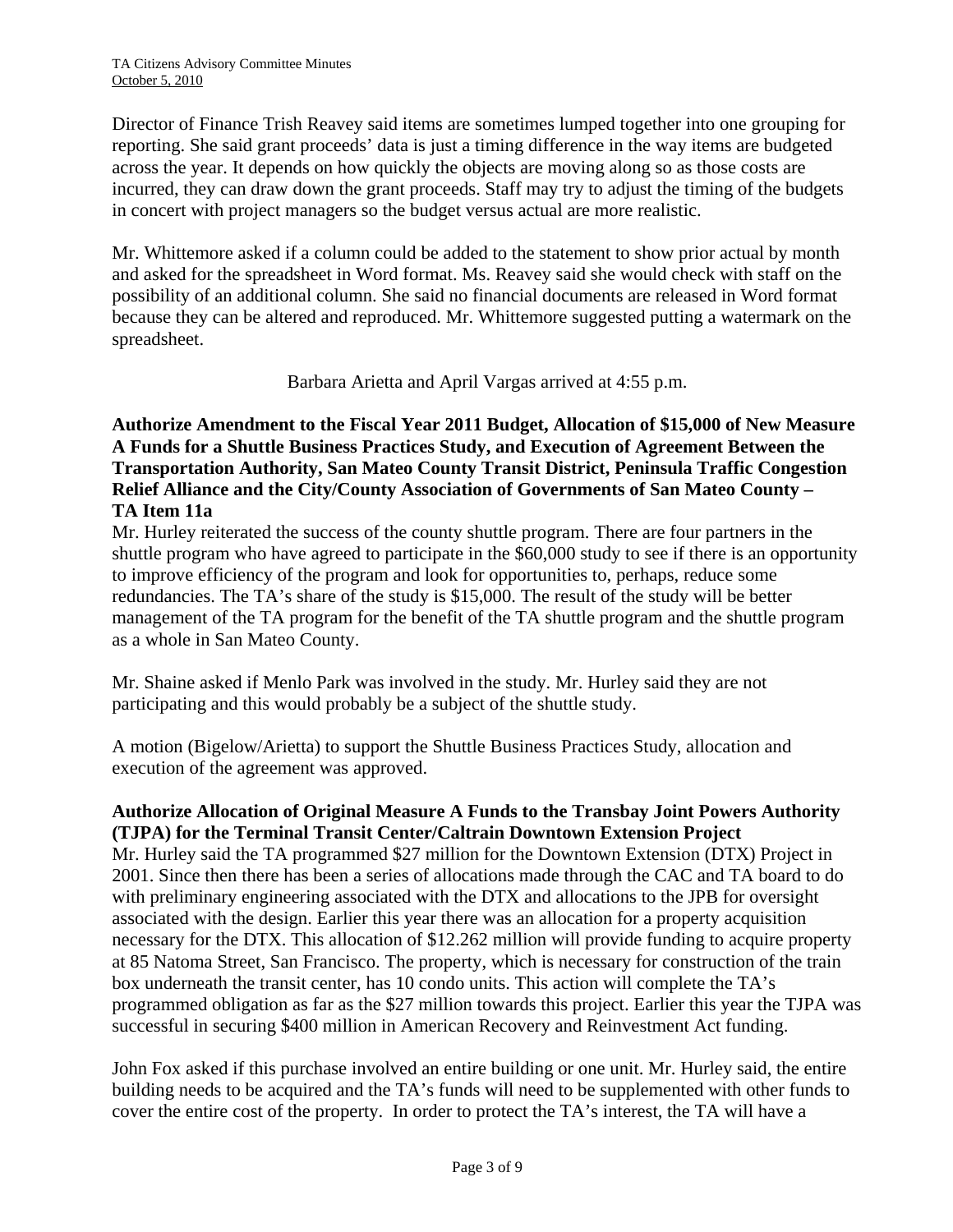security interest in the property. If the project does not move forward or is no longer needed for the DTX, the TA would have a means of recapturing its allocation.

Mr. Fox asked if the point was to buy out the buildings and the tenants. Mr. Hurley said that is the goal.

Mr. Fox asked if it would be leased back for some indefinite period. Mr. Hurley said the property needs to be demolished to construct the train box.

Mr. Fox asked about the schedule for construction of the train box and the actual project. Mr. Hurley said some demolition has begun.

Senior Project Manager Bob Beck, TJPA, said the TJPA has a demolition contract of the terminal itself and would add this demolition to that contact, which is now out to bid. Bids are expected in November for the shoring wall that is going to be the perimeter of the excavation of the train box. That work is scheduled to begin next spring so the property needs to be demolished between now and next spring so the shoring wall can go across the property.

Mr. Fox asked if there were any potential issues getting the tenants to move out and what options are available to do this. TJPA outside counsel, Andrew Schwartz said two units are now in escrow and there are two units that the TJPA hopes to have voluntary agreements in order next month. If the TJPA is unable to negotiate voluntary purchases with the six remaining units, it will ask the city and county of San Francisco to condemn the units under eminent domain. The TJPA can do a quitclaim procedure where it deposits the probable compensation, which is essentially its appraisal, into the court and can get possession of the property in 120 days to begin demolition.

Ms. Maez asked if this could be a potential public relations issue. Mr. Schwartz said eminent domain is a harsh remedy and only used when absolutely necessary. He said the TJPA has been very successful, so far, in minimizing eminent domain. He said the TJPA has acquired 11 different properties for the project and 10 of those were voluntary purchases where the property owner and the TJPA reached an amicable, mutually agreeable price for the property. He said he thinks the TJPA offers a fair price for the property and thinks the fact that it has been able to enter into these agreements is proof it is offering fair prices.

Ms. Arietta asked if a property owner has legal recourse on the appraised value. Mr. Schwartz replied yes.

Ms. Arietta asked how long the process takes and what type of remedies are available. Mr. Schwartz said the law requires that before a public agency can use eminent domain, it has to appraise the property and offer the full amount of the appraisal to the property owner. The law also requires the public agency to give the property owner \$5,000 for their own appraisal, if they so choose. Most property owners find this isn't necessary because the offer from TJPA is well supported and fair.

Ms. Arietta asked about property owners who can't reach an agreement to sell. Mr. Schwartz said if the TJPA can't settle with the property owner and eminent domain is necessary, then eminent domain action is a lawsuit where each party presents their evidence of value at the trial and a jury decides which is right. There is no burden of proof on either party. It is a fair process where each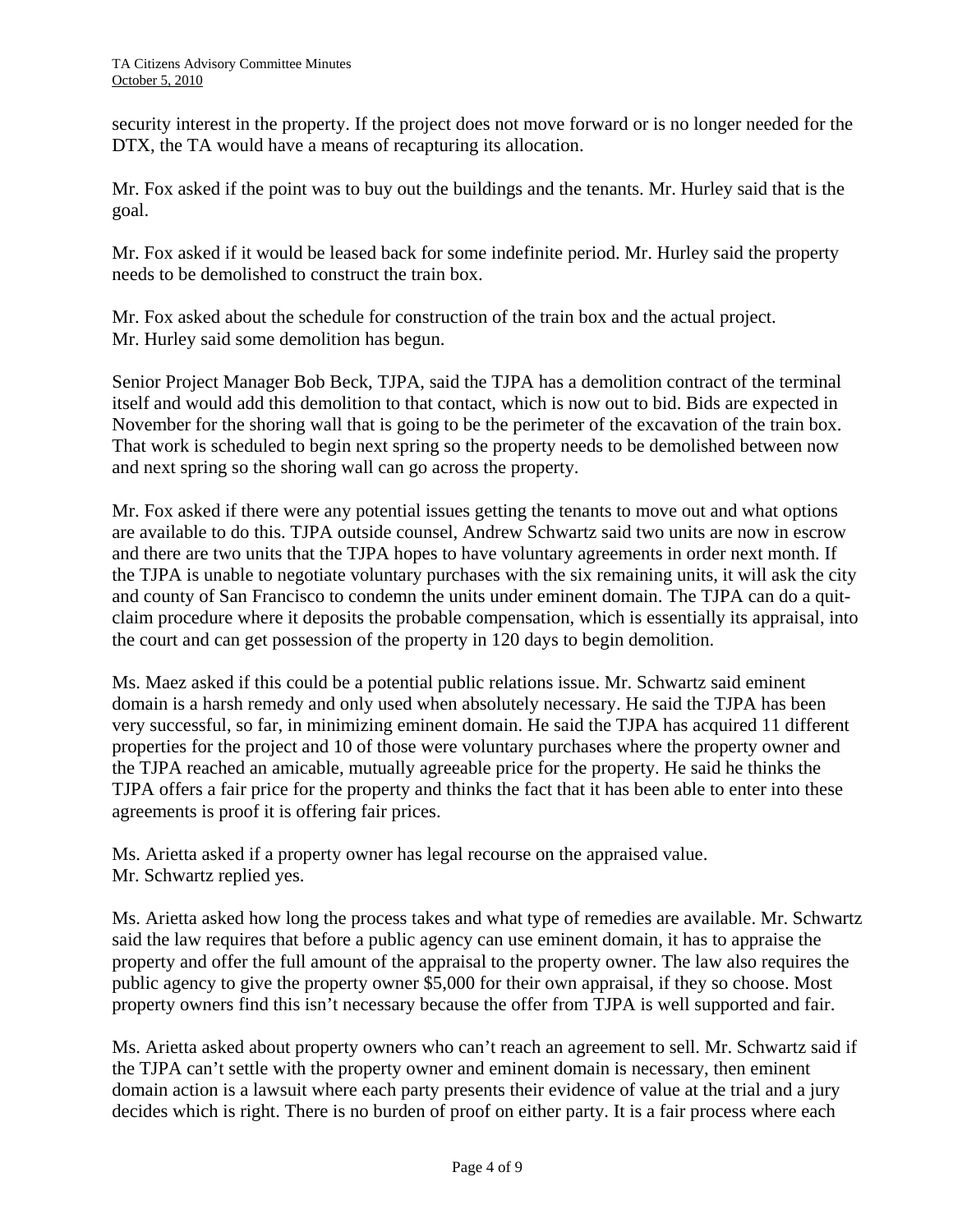side has their appraisers and the jury selects the more credible appraisal or value between the appraisals.

Ms. Arietta said it may take more than 120 days if legal matters are involved. Mr. Schwartz said there is a procedure in eminent domain law called a quick take procedure where the acquiring agency deposits their appraised amount into court and then asks the court to give the agency possession, not title, in 120 days. This is almost always granted. After possession is transferred, the lawsuit determines the value, which is usually at a jury or a trail by a judge, where the fair market value of the property is determined.

Ms. Arietta said either way the property owner is out. Mr. Schwartz said yes, after the TJPA gets possession.

Mr. Hedges said it is regrettable than an agreement can't be reached but eminent domain is a necessary tool and should happen in a judicious way.

Mr. Bigelow said Caltrain is the number one project for the TA. It's agonizing using diesel fuel and the process is to ultimately deliver an electrified Caltrain to a more desirable connection than the current one.

Mr. Whittemore said he looked at property tax records for this block on Natoma Street and found the TJPA owns two properties that appear to have been purchased in March 2004. Ms. Schwartz said the TJPA does not own properties at 85 Natoma.

Mr. Whittemore said he believed the properties are at 80 and 75 Natoma and both had a sales price of \$12.5 million, which he thought was a coincidence. Mr. Schwartz said these must have been private sales. He said the TJPA acquired 77 through 83 Natoma in 2009 and two vacant lots to the east for parking.

Mr. Whittemore asked how many other properties on the block will be needed. Mr. Beck said Phase 1 of the Transbay Project, which generally involves the transit center, train box and extension of the train box under this property, will require three more properties on the block between Howard and Natoma streets.

Mr. Whittemore asked why the TA is providing \$12.5 million for this purchase as opposed to someone matching the costs. Mr. Hurley said there have been a number of properties purchased that have been funded through other agencies such as the Metropolitan Transportation Commission (MTC) or San Francisco Municipal Transportation Authority. This fulfills the programmed obligation of \$27 million.

A motion (Bigelow/Hedges) to support the allocation to the TJPA was approved.

#### **Update on State and Federal Legislative Program – TA Item 12a**

Government Affairs Officer Kim Rothschild reported: State

• October 27 is the next scheduled budget vote. The \$19 billion budget shortfall has been cut by about \$7 billion.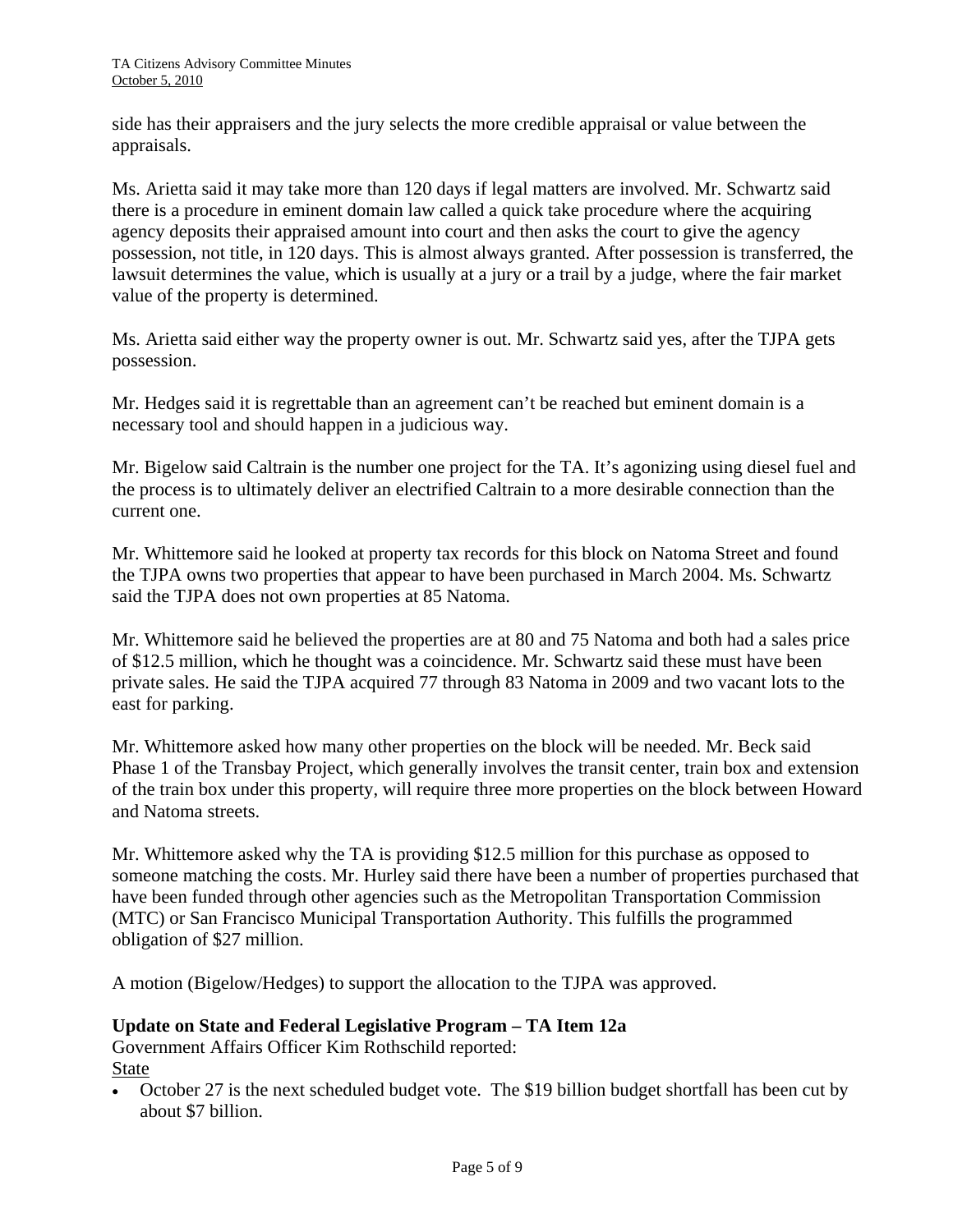The governor signed SB 987, which would extend the area included in a transit village development district from one-quarter to one-half mile of a transit station.

# Federal

- Congress did not approve its 2011 appropriations bill before their recess, but approved a continuing resolution through December 3, 2010. They will continue this work after the November elections.
- Agreement has not been reached on long-term surface transportation reauthorization, which expires on December 21, 2010.

# **Authorize Calling on Congress to Approve Long-Term Surface Transportation Reauthorization Legislation – TA Item 12ai**

Ms. Rothschild said the TA would benefit from this through increased and more predictable program and project funding opportunities. Staff is working with the American Public Transportation Association and has taken the measure to local city councils.

A motion (Hees/Hedges) to support the reauthorization legislation was approved.

# **Authorize Support of Measure M – The City/County Association of Governments of San Mateo County Vehicle Registration Fee to Fund Local Transportation Improvements in San Mateo County – TA Item 12aii**

Ms. Rothschild said 50 percent of net revenue would go to city and county local streets and roads and 50 percent to countywide transportation programs.

A motion (Hees/Hedges) to approve support of Measure M was passed. Mr. Whittemore and Ms. Maez abstained.

Ms. Rothschild said Proposition 22, prior to it being called Proposition 22, was the California Transit Initiative, which was the Local Taxpayer Public Safety and Transportation Protective Act 2010, and the board passed a resolution in March in support of getting it on the ballot.

Mr. Shaine asked if the presentations on Measure M to local cities included information on Proposition 22. Ms. Rothschild said her only comments are that it exists and helps transportation.

# **Highway Program: US 101/Broadway Interchange – TA Item 12b**

Mr. Hurley reported:

- The Broadway Interchange is the oldest in the county. Project challenges include proximity to the Bay, three creeks within the project limits, and built out areas on the east and west sides of the interchange.
- The purpose of the project is to improve traffic movements, accommodate future traffic growth, improve southbound US 101 ramps and increase bicyclist and pedestrian access.
- The current interchange is a 19-legged unconventional design of circuitous traffic patterns.
- The interchange overcrossing will have a 10-foot wide sidewalk and five-foot wide bike lanes on both sides of the overcrossing.
- The draft environmental document was released in August, a public meeting was held on September 15, and the comment period closed on September 29. Staff is compiling comments.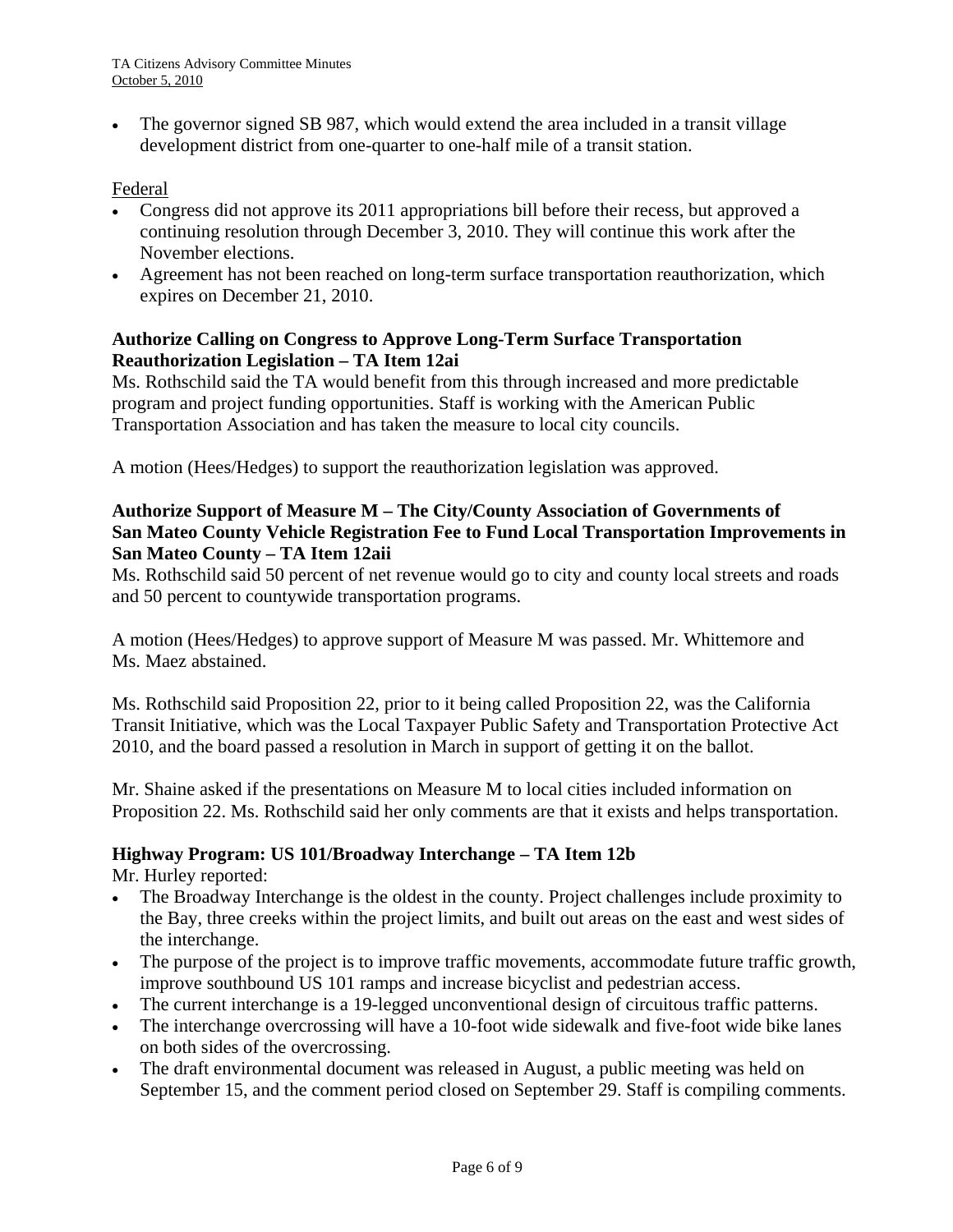- Assessment of property impacts includes temporary construction easements and partial and full acquisitions.
- At completion in 2035, there will be seven intersections near the interchange that will realize benefits of the project.
- Twenty-one public comments were received from regional and local agencies, businesses and individuals and fell into categories of bike/pedestrian access, construction impacts and cost/ability to fund.
- Total project cost estimate of \$74.5 million include costs for the environmental and design phases, right of way/utilities, construction and construction administration.
- Project schedule completion dates: environmental spring 2011, design spring 2013, right of way/utilities spring 2013, bid and award of contract fall 2013, and construction completion winter 2016.
- The project is dependent on all funds falling into place.

Chair Dixon asked why the sidewalks are so wide. Mr. Hurley said this is standard to accommodate two-way foot traffic.

Mr. Hees asked about the level of commitment on funding from the State and MTC. Mr. Hurley said there are \$4.25 million of State Transportation Improvement Association funds programmed in this current year for design. The TA is proposing to go to the California Transportation Commission in May 2011 to get an allocation and beyond that, there is no funding commitment at this time.

Mr. Hees asked if there is concerned because nothing is certain at the State level. Mr. Hurley said the TA knows if this isn't taken through the environmental, it will jeopardize getting any funding for design. This particular project has a lot of momentum and support and the city of Burlingame is very active in working with Congresswoman Jackie Speier's office to secure Federal dollars, and shovel ready projects seem to attract funding.

Mr. Hees asked if the pedestrian overcrossing is duplicative. Mr. Hurley said the overcrossing, which was constructed as part of the Third Avenue to Millbrae Avenue Auxiliary Lane Project, will remain in place as part of a San Francisco Bay Conservation and Development Commission permit requirement. The new overpass will be built 170 feet north of the existing overpass.

Mr. Fox said the original design was for an interchange that could be done at speed. He asked if the new design included stop lights or stop signs because the old design had none. In comparing the level of service issue about congestion, the only way to assess the delays at intersections would have to be on other subsidiary intersections around it. The reason the new design would be better is that is it wider and carries more traffic and delays at feeder streets are lower. Mr. Hurley agreed and added that ramp metering will be installed and will result in queuing.

Mr. Fox said he is concerned because there isn't an actual bike connection on one end from an existing commuter route to a destination. It is always desirable in the design phase to identify commute routes, and adding the pedestrian/bike facilities to this new interchange will be best served if it is integrated into some type of concept of a commuter network from the start.

Ms. Maez has several concerns: another three years of construction impacts on Highway 101, the Anza ramps leading to some hotels, possible construction of a grade separation, and impacts of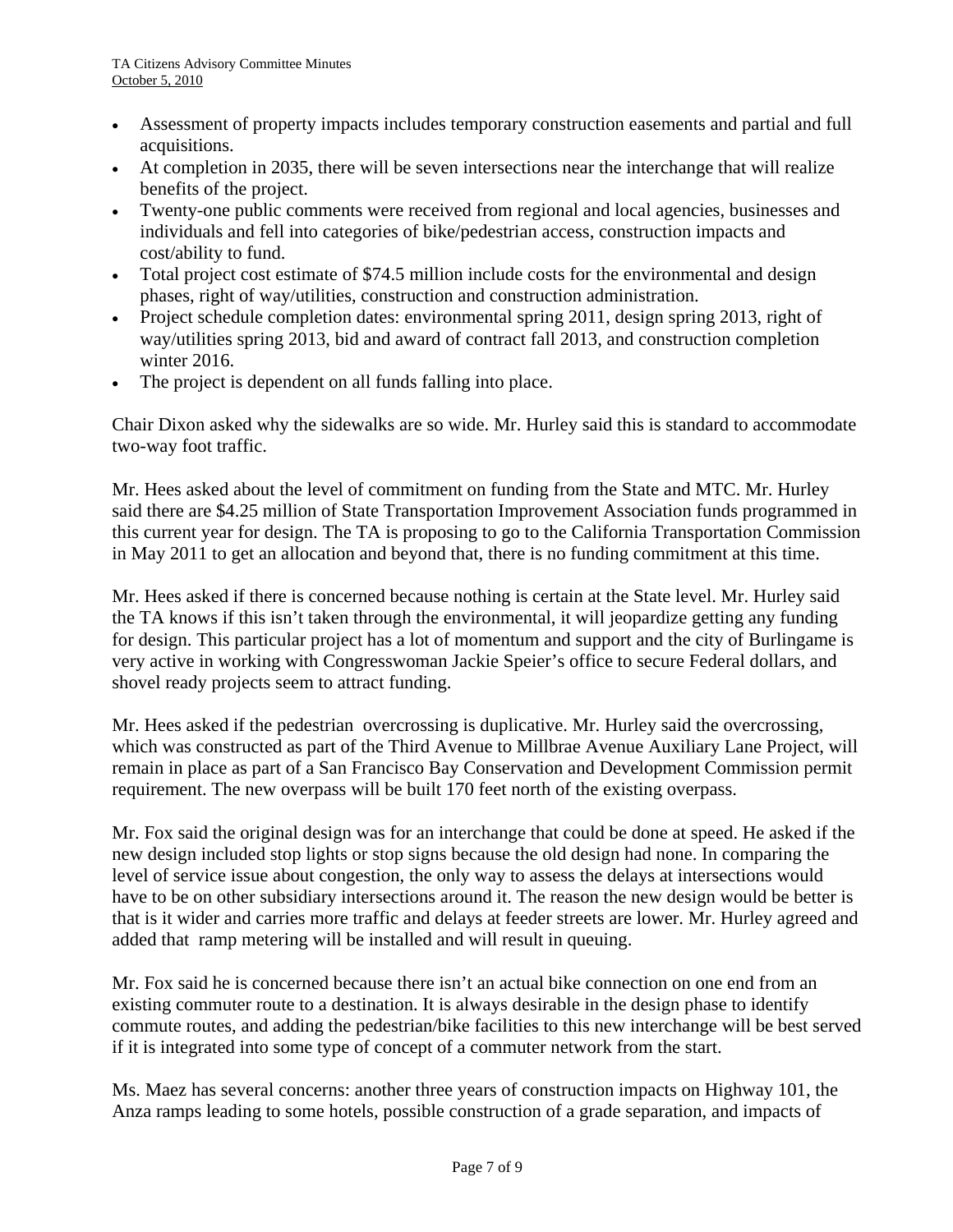High Speed Rail (HSR) on the area. Mr. Hurley said the majority of the work is not being done on Highway 101 and all traffic movements will be maintained. Mr. Hurley pointed out that every effort will be made to minimize disruption to the traveling public and the surrounding community but any project of this magnitude will create some disruption.

Ms. Maez asked if new piers will be constructed. Mr. Hurley said there would be columns in the medians.

Mr. Hurley said the Anza ramps only serve northbound and will not be modified by this project. He said this project is about 700 feet from the grade separation and doesn't preclude a future modification to the railroad profile. Traffic counts do take into consideration the train traffic and any potential backups. Storage on the southbound off -ramp has been designed to accommodate the automobile back-ups as a result of rail traffic.

Elizabeth Lasensky said the area around the interchange, which is accessed by many tourists, lacks effective signage. She did not see any budget item for signage and welcomes the solution to this problem. Mr. Hurley responded that issues such as signage would be addressed during the design phase.

Mr. Shaine asked if staff is working with HSR to develop a plan to integrate a grade separation into this project. Mr. Hurley said this is moving forward independent of HSR. Any changes would occur 700 feet west of where this project stops.

Ms. Arietta recently spent an excessive amount of time in traffic exiting westbound from Highway 101 to Carolan Avenue. She said the issue was signalization; and asked about southbound Highway 101 going west joining up with a new bigger ramp. Mr. Hurley said there is currently a five-legged intersection and this situation will be eliminated.

Mr. Hees asked if the project will have a component to retime all the lights. Mr. Hurley said signal interconnection is a project component.

Mr. Bigelow said old interchanges with single looping roads create safety problems for motorists and pedestrians. Grade separated intersections allow more vehicles to go through the intersections. He said this project concept makes alternatives clear.

Paul Young left at 5:52 p.m.

Mr. Whittemore recently walked from the Peninsula Avenue overcrossing to Broadway Avenue and up and down the overcrossing several times. He spoke with pedestrians who were very pleased with the new overcrossing, which has very functional signage. He thinks many people regularly use this as a loop down to Peninsula Avenue.

A motion (Hees/Arietta) to compliment staff on an excellent report and recommend support of the interchange project was approved.